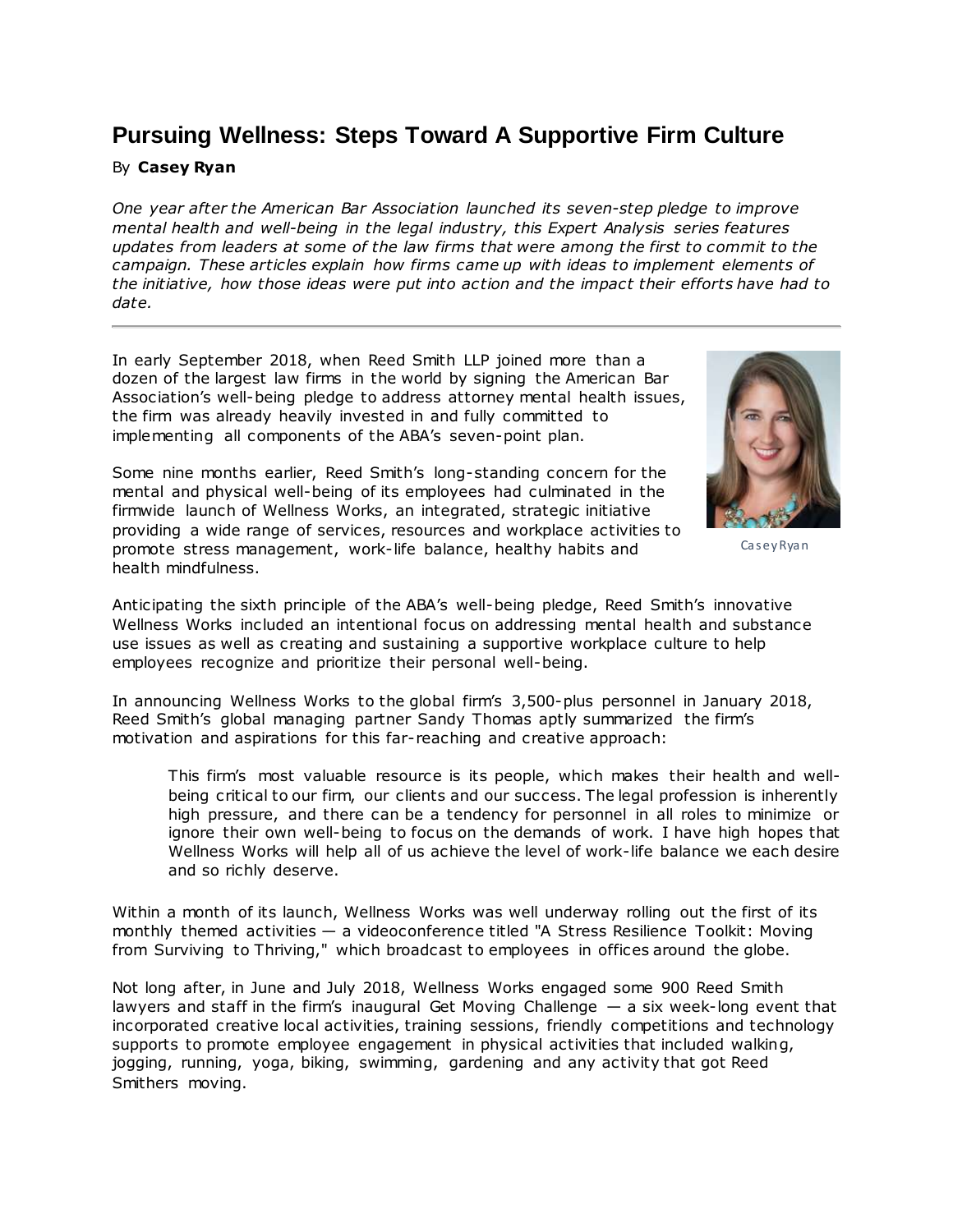In rolling out Wellness Works, Reed Smith also began to implement policies and procedures aligned with the conclusions of the 2017 report that prompted the creation of the ABA working group, including office-sponsored events around arts for wellness, providing "mocktails" at firm events in lieu of alcohol and providing additional mental health resources for its employees.

#### **The Sixth Principle**

When the ABA working group's well-being pledge was ratified by the profession's leading law firms, its sixth principle underscored the importance of broad initiatives such as Wellness Works in raising awareness throughout the legal profession and providing education and assistance to employees throughout the industry on wellness and substance use:

Show that the firm's core values include taking care of yourself and getting help when needed by regularly and actively supporting programs to improve physical, mental and emotional well-being.

As an early supporter and inaugural signatory, Reed Smith readily acknowledged the wellbeing pledge as a strong, complementary framework for changing the conversation about these important issues as well as an opportunity to continue developing Wellness Works as an effective vehicle for addressing them.

## **Beyond The Pledge**

Implementing its commitment to the sixth principle, Reed Smith celebrated November 2018 as a month of good deeds as part Wellness Works. Throughout the month, all offices engaged in a variety of creative activities to benefit local individuals, families and nonprofit organizations, noting that recent research on personal happiness and overall well-being shows that gratitude and giving are key elements of a balanced and productive life.

Experiences throughout the month were designed to provide employees with meaningful opportunities to perform good deeds that helped others, affirmed their relationships with and appreciation for others, and promoted generosity and personal engagement in community life.

Among those who were the focus of employees' good deeds were the victims of the domestic terrorist attack at the Tree of Life synagogue in Pittsburgh, disabled veterans, active duty military personnel, female victims of violence, senior citizens, hospitalized children, and individuals and families who were food insecure or economically at risk during the 2018 holiday season

As 2019 began, the firm had developed a broad range of new monthly Wellness Works programming to provide opportunities for Reed Smithers to improve their physical, mental and emotional well-being.

Wellness Works' Arts for Wellness initiative kicked off in February, with a firmwide focus on creating and viewing art as a means to boost personal wellness. Its activities — which are scheduled for annual replication — included in-office art exhibits, art classes, pop-up art studios and a virtual art gallery online where employees shared their artistic creations with one another around the globe.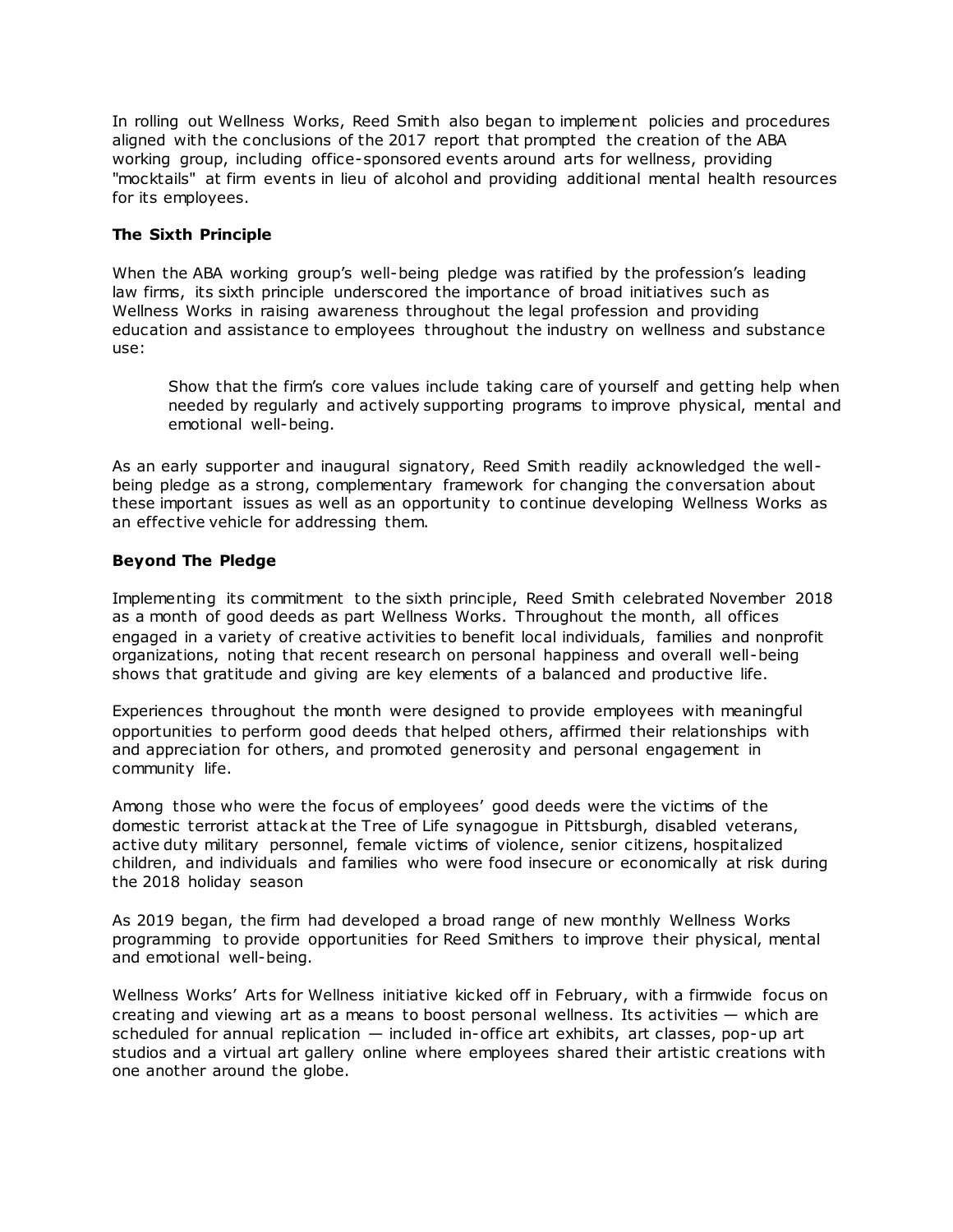Other Arts for Wellness activities included the firmwide broadcast of a presentation by an award-winning researcher, author, educator and president of the board of the American Art Therapy Association, Donna Betts, Ph.D., associate professor and research director in the graduate art therapy program at George Washington University.

Her presentation focused on how the arts can be harnessed to improve employee health and well-being by tapping into individuals' inner resources, especially through engagement in the creative process. She invited Reed Smith personnel to reconnect with their inherent creativity, highlighted the importance of integrating the arts into their lives and described how to achieve this successfully.

An additional focus of Arts for Wellness was on arts engagement as a means of promoting positive physiological and psychological changes; reducing anxiety and depression; reducing substance dependency and use; and improving cognitive functions such as memory, concentration and creative problem-solving.

A month later, Wellness Works' Substance Use Awareness initiative was implemented, focusing on raising awareness, eradicating stigma and ensuring that all employees have access to adequate, appropriate support when faced with substance use issues. The firm welcomed Patrick Krill, lead author of the initial ABA study calling attention to the profession's mental health and substance use issues and a leader on the ABA task force on attorney well-being.

Via videoconference, Krill presented a session focused on mental health and substance use, with an emphasis on how employees can focus on their personal well-being, including the relevance and importance of behavioral health literacy in employee supervision. He also provided practical tips for preventing substance misuse and improving the mental health of individuals in the workplace struggling with or at risk of becoming addicted.

The substance use awareness component also included a session with Tracy Smith, founder of Speakers for Change, who shared experiences with her daughter's substance use and provided valuable addiction awareness and prevention strategies for employees who are parenting teenagers or have an adolescent in their lives.

Wellness Work's Power of Positivity initiative was implemented in April. Its month-long emphasis was on positive psychology, the scientific study of optimal human functioning, which promotes the factors that allow individuals to thrive. The initiative was grounded in recent studies that show that individuals who increase their positivity can achieve gains in the workplace and in their private lives. This initiative featured presentations to the firm's employees by Reed Smith's senior human resources manager Kristen Snyderman.

The Mental Health Wellness Beyond was the fifth offering of 2019 under the Wellness Works umbrella. It was launched in recognition of the fact that the legal profession is among the occupations with the highest incidence of depression. The need for the initiative was underscored when Reed Smith's Mark Goldstein, a counsel in the New York office, penned an article in The American Lawyer about his personal struggle with mental health issues. The article received hundreds of comments from in-house and law firm lawyers expressing thanks and solidarity with Goldstein.

The initiative included attorney and staff sessions delivered by Goldstein, along with a panel webinar titled "Compassionate Compliance: Supporting Lawyers With Mental Health Issues," which provided practical advice for lawyers and clients seeking to support employees with mental health issues.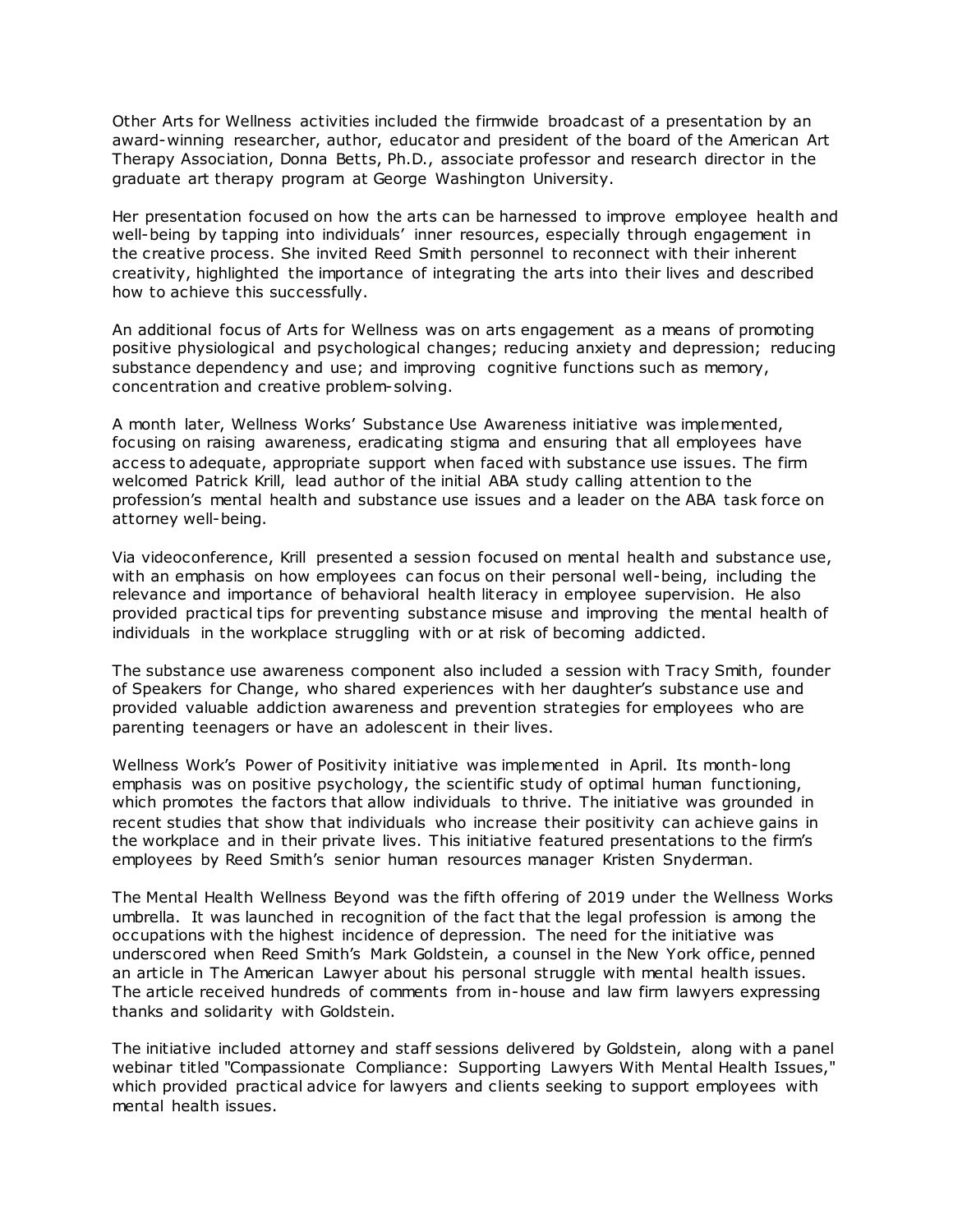Wellness Works' Health Advocate 2.0 initiative was successfully launched in May as an enhancement to the firm's long-standing comprehensive employee assistance program offerings. Health Advocate 2.0 provides free access to confidential health, mental health and wellness resources 24/7 via a new, enhanced member platform where employees can reach care managers online or by smartphone to:

- Meet with licensed care providers anywhere by telephone, secure video or in person;
- Receive six free sessions of care with a licensed clinician and be referred to an innetwork provider if additional care is needed;
- Chat live online with care managers;
- Get immediate help with stress, anxiety, depression, substance use, grief and loss, family issues, and other stressors; and
- Get help for family members, including spouses, dependent children, parents and parents-in-law.

#### **Results to Date**

Wellness Works is too new to have significant empirical data available on its impact on key employee health and well-being metrics; however, there are numerous anecdotal accounts and accumulating evidence that it is moving the needle on these important outcomes. For example:

- More than 1,000 employees participated in the June 2019 Get Moving Challenge firmwide  $-$  some 100 more employees than participated in the 2018 event;
- In the firm's New York City office, six employees organized a "biggest looser" competition  $-$  and lost a combined total of 1,000 pounds;
- Many Arts for Wellness activities have gained momentum, garnered additional employee participants and are continuing in offices year-round;
- Planning is underway for expanding the 2019 month of good deeds in many offices; and
- Employees are spontaneously making healthier choices of foods and beverages for in-office events across the firm's global platform.

The consensus at Reed Smith is that Wellness Works works — and is one embodiment of the firm's commitment to promoting employees' self-care and help-seeking to improve their physical, mental and emotional well-being.